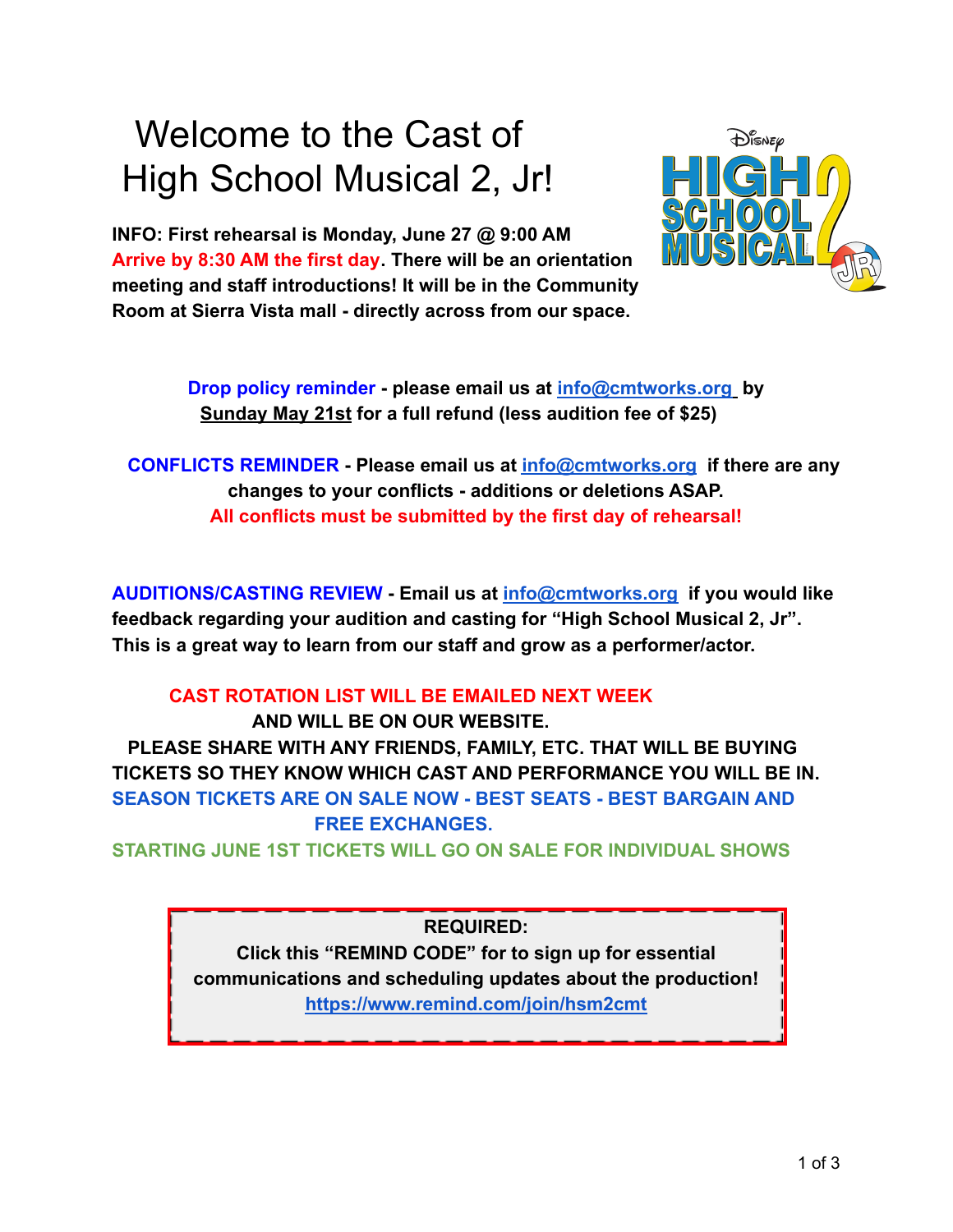|                             | "I Don't Dance" Cast                                                                                                                                                                                                                                                                                                                                                                                                | "I Know You Can" Cast                                                                                                                                                                                                                                                                                                                                                                                            |
|-----------------------------|---------------------------------------------------------------------------------------------------------------------------------------------------------------------------------------------------------------------------------------------------------------------------------------------------------------------------------------------------------------------------------------------------------------------|------------------------------------------------------------------------------------------------------------------------------------------------------------------------------------------------------------------------------------------------------------------------------------------------------------------------------------------------------------------------------------------------------------------|
| <b>Troy</b>                 | Andrew Krikorian                                                                                                                                                                                                                                                                                                                                                                                                    | Nathaniel Yracheta                                                                                                                                                                                                                                                                                                                                                                                               |
| Chad                        | Kyan Mendiola                                                                                                                                                                                                                                                                                                                                                                                                       | <b>Ezra Griffin</b>                                                                                                                                                                                                                                                                                                                                                                                              |
| <b>Zeke</b>                 | Noah Rhodes                                                                                                                                                                                                                                                                                                                                                                                                         | Noah Rhodes                                                                                                                                                                                                                                                                                                                                                                                                      |
| <b>Jack Scott</b>           | <b>TBD</b>                                                                                                                                                                                                                                                                                                                                                                                                          | <b>TBD</b>                                                                                                                                                                                                                                                                                                                                                                                                       |
| Gabriella                   | Sophia Campbell                                                                                                                                                                                                                                                                                                                                                                                                     | Nina Munoz                                                                                                                                                                                                                                                                                                                                                                                                       |
| <b>Taylor</b>               | <b>Hannah Williams</b>                                                                                                                                                                                                                                                                                                                                                                                              | Sloane Rosa                                                                                                                                                                                                                                                                                                                                                                                                      |
| <b>Martha</b>               | <b>Adelaide Pope</b>                                                                                                                                                                                                                                                                                                                                                                                                | Emma Youngs                                                                                                                                                                                                                                                                                                                                                                                                      |
| Kelsi                       | Leah Neeley                                                                                                                                                                                                                                                                                                                                                                                                         | <b>Natalie Rhodes</b>                                                                                                                                                                                                                                                                                                                                                                                            |
| <b>Sharpay</b>              | <b>Kayley Cross</b>                                                                                                                                                                                                                                                                                                                                                                                                 | Abbey Gerrard                                                                                                                                                                                                                                                                                                                                                                                                    |
| Ryan                        | <b>Blais Hill</b>                                                                                                                                                                                                                                                                                                                                                                                                   | James Davis                                                                                                                                                                                                                                                                                                                                                                                                      |
| <b>Blossom (Sharpettes)</b> | <b>Tiffany Reinhart</b>                                                                                                                                                                                                                                                                                                                                                                                             | Alanna Hemstad                                                                                                                                                                                                                                                                                                                                                                                                   |
| <b>Peaches (Sharpettes)</b> | Adriana Anderson                                                                                                                                                                                                                                                                                                                                                                                                    | Viviana Martinez                                                                                                                                                                                                                                                                                                                                                                                                 |
| <b>Violet (Sharpettes)</b>  | <b>Charlotte Neeley</b>                                                                                                                                                                                                                                                                                                                                                                                             | <b>Sydney Burgess</b>                                                                                                                                                                                                                                                                                                                                                                                            |
| Fulton                      | Enza Kanga                                                                                                                                                                                                                                                                                                                                                                                                          | Grace Agazarian                                                                                                                                                                                                                                                                                                                                                                                                  |
| <b>Teen Dancers</b>         | Grace Agazarian<br>Eliot Karle Bonetto<br><b>Sydney Burgess</b><br><b>James Davis</b><br><b>Colette Demetreos</b><br><b>Abbey Gerrard</b><br><b>Ezra Griffin</b><br>Alanna Hemstad<br>Viviana Martinez<br>Megan McGinthy<br><b>Mariah McIntyre</b><br>Matea McIntyre<br>Evie Molina<br>Nina Munoz<br><b>Peyton Cabiles</b><br>Selah Robertson<br>Natalie Rhodes<br>Sloane Rosa<br>Emma Youngs<br>Nathaniel Yracheta | Adriana Anderson<br>Eliot Karle Bonetto<br>Sophia Campbell<br><b>Kayley Cross</b><br><b>Colette Demetreos</b><br><b>Blais Hill</b><br>Enza Kanga<br>Andrew Krikorian<br>Megan McGinthy<br>Mariah McIntyre<br>Matea McIntyre<br>Kyan Mendiola<br>Evie Molina<br><b>Charlotte Neeley</b><br>Leah Neeley<br>Adelaide Pope<br>Peyton Cabiles<br><b>Tiffany Reinhart</b><br>Selah Robertson<br><b>Hannah Williams</b> |